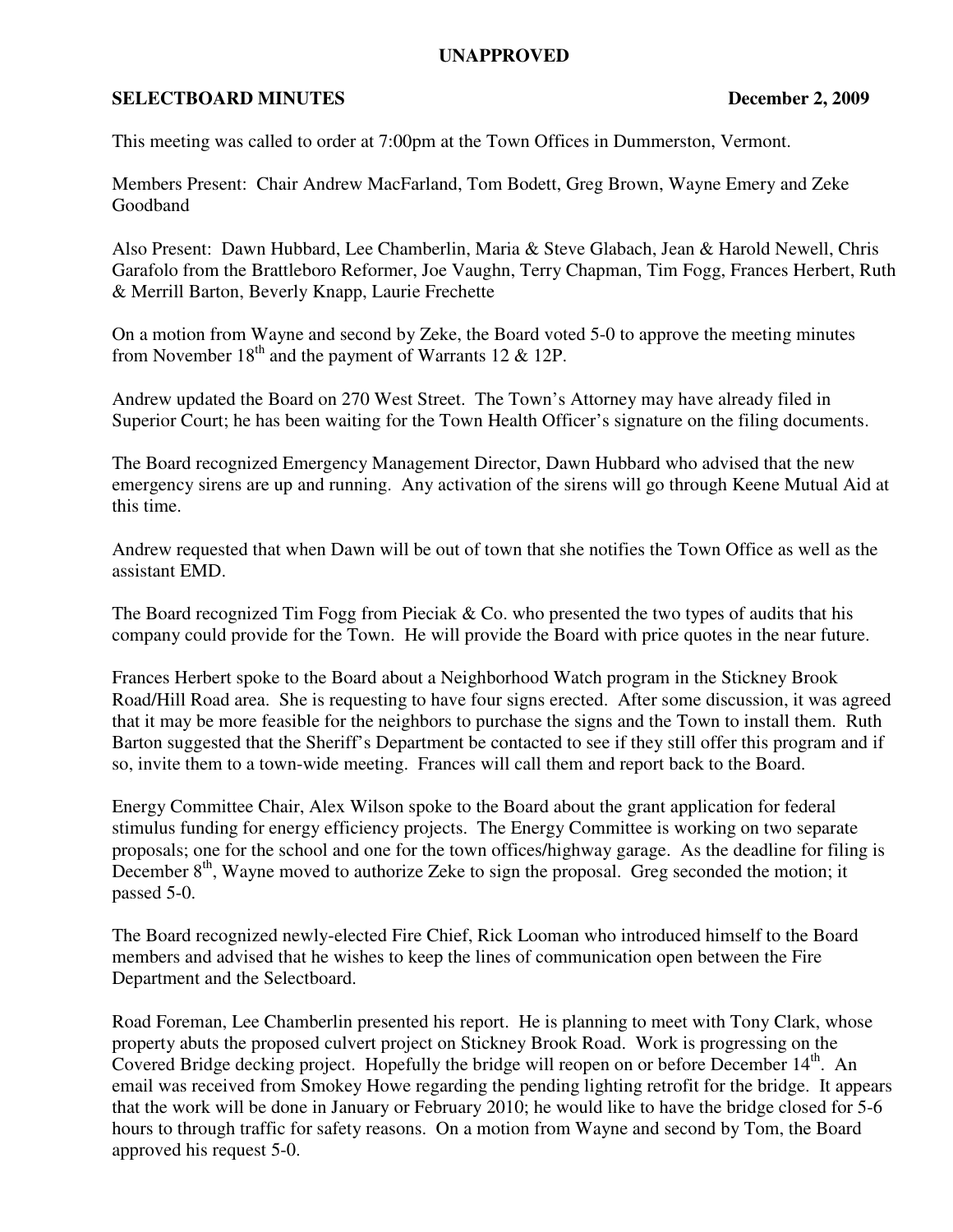The Board reviewed the new uniform contract from New England Uniforms. On a motion from Tom and second by Wayne, the Board voted 5-0 to sign the contract.

On a motion from Wayne and second by Zeke, the Board voted 5-0 to sign a Curb-Cut Permit for Randy Hickin on Black Mountain Road.

The Board and Lee briefly reviewed and discussed information received from VTrans on the RT 5 paving project scheduled for the summer of 2010. Minor changes will be made to the intersections of Middle Road/RT 5 and Dummerston Station Road/RT 5.

Jean Newell updated the Board on the work of the Social Services Advisory Committee. The Committee requested that the funding request from Youth Services be included under their auspices and not paid out of the Miller Fund. On a motion by Greg and second by Wayne, the Board voted 5-0 to grant the Committee's request.

Greg will attend the Windham County Budget Meeting on December  $10<sup>th</sup>$  in Newfane.

Zeke, Tom and Wayne will attend a meeting with VLCT on December  $10<sup>th</sup>$  to discuss health insurance options. The meeting will be held at the Town Office.

The Board reviewed and discussed a letter from Landmark Trust requesting a letter of support for their Certificate of Public Good application. On a motion by Tom and second from Greg, the Board voted 5- 0 to authorize Tom to write the letter of support.

The Board reviewed a request from the Planning Commission (PC) to appoint Matthew Hoffman to the Planning Commission. Tom moved to do so; Greg seconded the motion. Zeke expressed his reservations about having a member of the Conservation Commission (CC) who was appointed as a liaison from the CC to the PC also serving as a voting member of the Planning Commission. Much discussion ensued. Tom amended his motion to include a directive to the Conservation Commission to appoint another liaison to the Planning Commission. More discussion took place, including a request from Steve Glabach to have the PC vacancy posted and any interested residents encouraged to apply. It was agreed to do so and the motion was defeated 4-1. Andrew will contact both the Planning Commission and Matthew to explain the Board's decision.

Tom updated the Board on the Planning Commission's upcoming meeting schedule regarding the Town Plan revisions. A deliberative session for the Planning Commission and Selectboard will be held on January 5<sup>th</sup> at 5pm at the Church. Public meetings are scheduled for: January 19<sup>th</sup>; February 2<sup>nd</sup> & 16<sup>th</sup>; March  $9<sup>th</sup>$  (if necessary).

The next budget work session will be held on Tuesday, December  $8<sup>th</sup>$  at 7pm at the Town Office.

With no further business to come before the Board, the meeting was adjourned at 9:46pm.